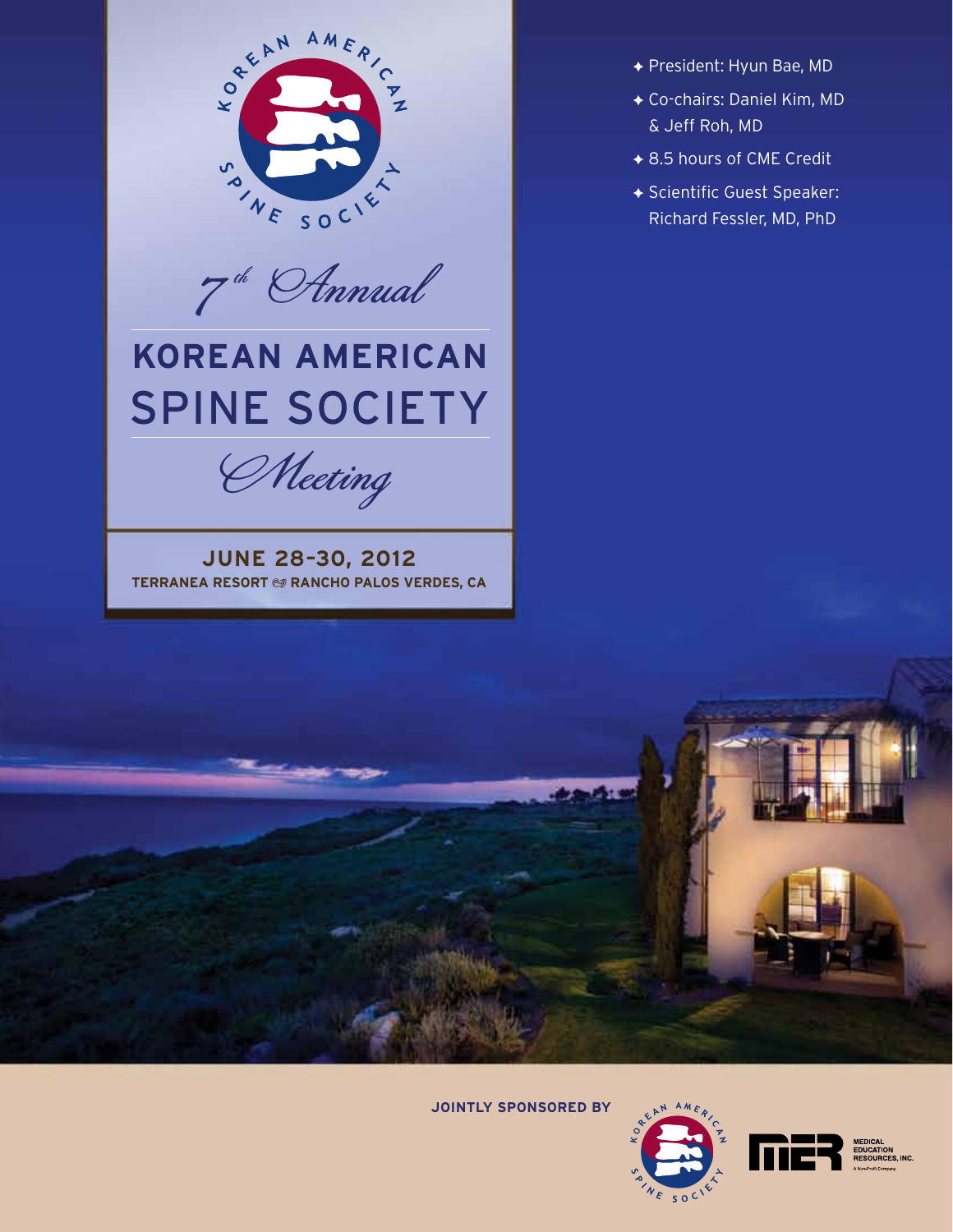



### **Course Objectives**

At the conclusion of this course, participants should be able to:

- $\rightarrow$  Discuss the indications, approaches, and clinical outcomes of minimally invasive surgery (MIS) vs. traditional open spine surgery.
- $\rightarrow$  Describe evidence-based conclusions regarding the identification and management of perioperative spinal surgery complications.
- $\triangle$  Evaluate and summarize pertinent issues related to current controversies in spine surgery today.

**ON BEHALF** of the Scientific Committee of the Korean American Spine Society (KASS), we are pleased to invite you to attend our seventh Annual Meeting in California on June 28–30, 2012. This meeting includes a superb combination of highly interactive scientific sessions, plus the chance to re-connect with friends and colleagues.

#### **The 2012 Annual Meeting will feature:**

- ◆ Sessions on Degenerative Spondylolisthesis, Minimally Invasive Spine Surgery, Spine Surgery Complications and Current Controversies in Spine Surgery
- ◆ Numerous Free Papers and Cases
- $\triangle$  Extensive time for case discussions
- $\triangle$  Multiple exhibits and hands-on workshops
- ◆ 8.5 hours of CME Credit

All KASS members and interested attendees are invited to submit a case or lecture for the meeting. In addition, scholarships are available for current and recent residents & fellows who present a case or lecture. Please see page 3 for more details.

Last year's attendees enjoyed the Terranea resort so much we decided to return! We have reserved a block of rooms at a significant discount from normal rates, so we encourage you to book early to secure your room.

We hope you can join us for this interactive and highly memorable course!

**Hyun Bae, MD Daniel Kim, MD Jeff Roh, MD**

PRESIDENT PROGRAM CO-CHAIR PROGRAM CO-CHAIR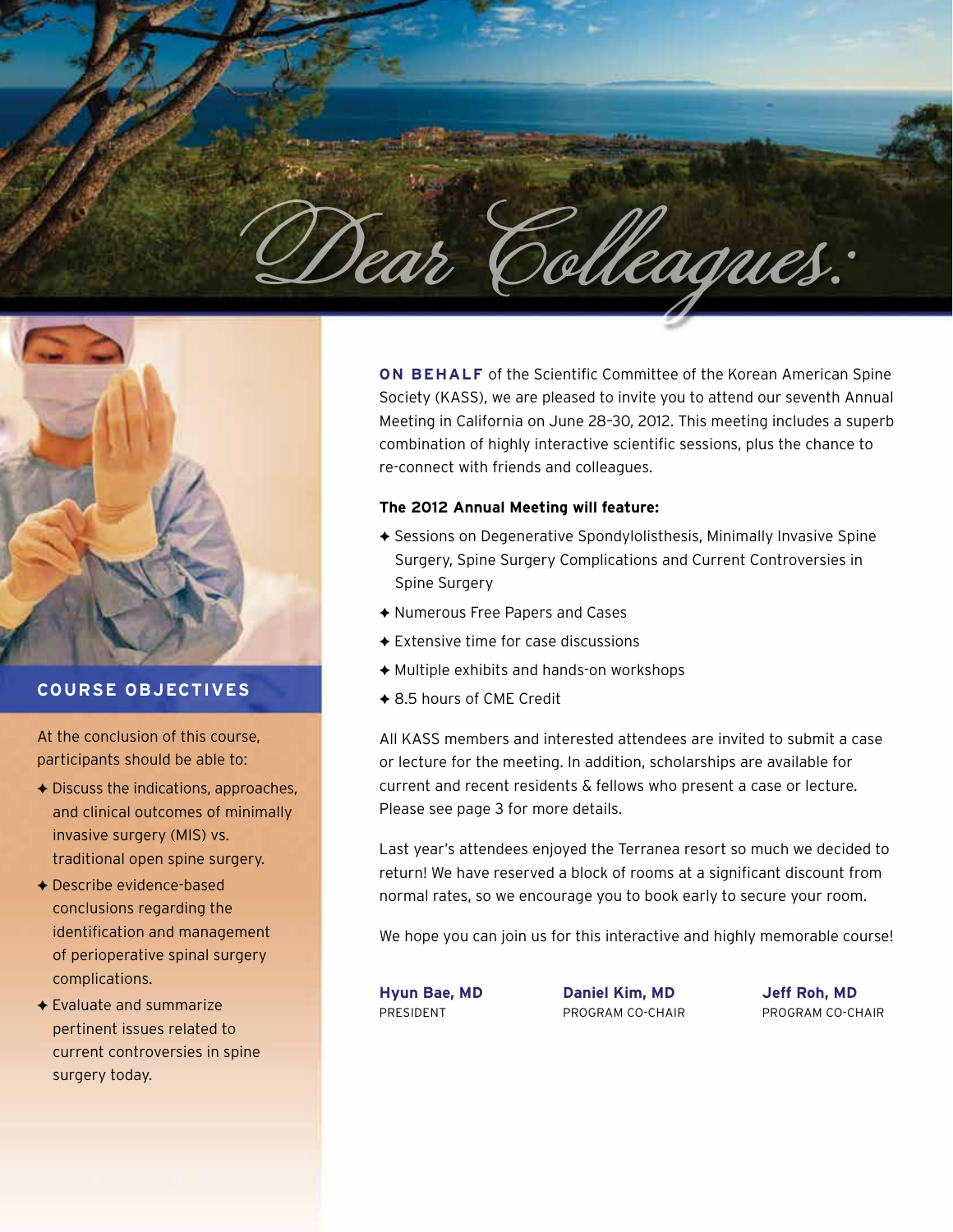

#### **Call for Cases/Call for Lectures**

**All KASS members and interested attendees** are invited to submit a Case or Lecture for on-site presentation. To apply, e-mail a 1-page summary or précis of your case or lecture to klaney@broad-water.com by March 15, 2012.

### **Hotel Funding Scholarship for Current & Recent Residents / Fellows**

KASS is offering a scholarship in the form of hotel funding for attendees who are 3 years or less post residency or fellowship. To qualify, attendees will need to submit a Lecture or Case for presentation at the course by March 15 (see above), and scholarships will be awarded to the first 10 qualified applicants whose submissions are accepted for presentation. Recipients will be provided with complimentary meeting registration and up to two nights of complimentary hotel accommodation at Terranea. To apply, please indicate your interest and eligibility for the scholarship when submitting your case or lecture.

#### **Who Should Attend?**

This course is designed for orthopaedic and neurological surgeons, fellows, and residents who care for patients with spinal disorders.

### **Physician Accreditation**

This activity has been planned and implemented in accordance with the Essential Areas and policies of the Accreditation Council for Continuing Medical Education (ACCME) through the joint sponsorship of Medical Education Resources and KASS. Medical Education Resources is accredited by the ACCME to provide continuing medical education for physicians.

#### **Credit Designation**

Medical Education Resources designates this live activity for a maximum of 8.5 *AMA PRA Category 1 credit(s)*™. Physicians should only claim credit commensurate with the extent of their participation in the activity.

#### **Disclosure Policy**

It is course policy to ensure balance, independence, objectivity, and scientific rigor in all presentations. All presenters will disclose any financial conflicts of interest and/or other relationship with the manufacturer(s) of any commercial product(s) to be discussed during their presentations.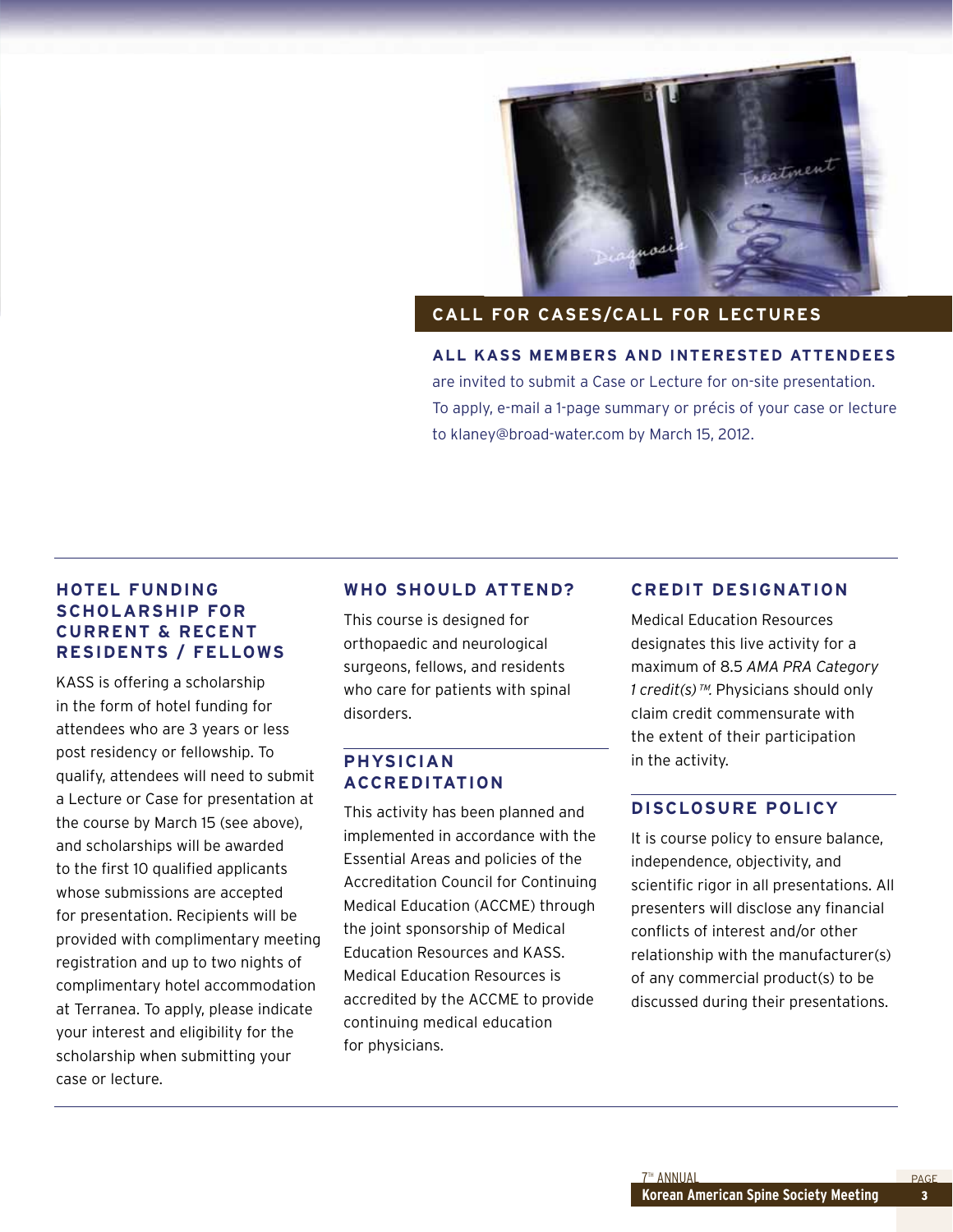### **Scientific PROGRAM**



1:30 pm | Registration & Exhibits Open **2:30** Welcome Remarks **Hyun Bae, MD**

Session 1: Spine Surgery Complications

| 2:40 | <b>BMP Associated Spinal Complications</b>                                          |
|------|-------------------------------------------------------------------------------------|
| 2:55 | <b>Other Reliable Bone Graft Substitutes</b>                                        |
| 3:10 | <b>Discussion</b>                                                                   |
| 3:20 | <b>DEBATES OR CASE PANEL</b><br>Panel: Drs. Howard An, Jae Lim, Rex Marco, Tim Yoon |
| 4:00 | <b>Refreshment Break</b>                                                            |

### SESSION 2: CASE PRESENTATIONS-"My Worst Complications and What We Can All Learn From Them" **4:15** Case #1 **4:20** Case #2 **4:25** Case #3 **4:30** Case #4 **4:35** Discussion

| <b>SESSION 3: FREE PAPERS</b> |          |  |
|-------------------------------|----------|--|
| 4:50                          | Paper #1 |  |
| 4:55                          | Paper #2 |  |
| 5:00                          | Paper #3 |  |
| 5:05                          | Paper #4 |  |
| 5:10                          |          |  |

### Special Guest Lecture **5:25** Introduction **5:30** Special Guest Lecturer **Richard fessler, MD, Phd 5:50** Discussion

**6:00** Welcome Cocktail Reception Guest Speaker: Bernard Lee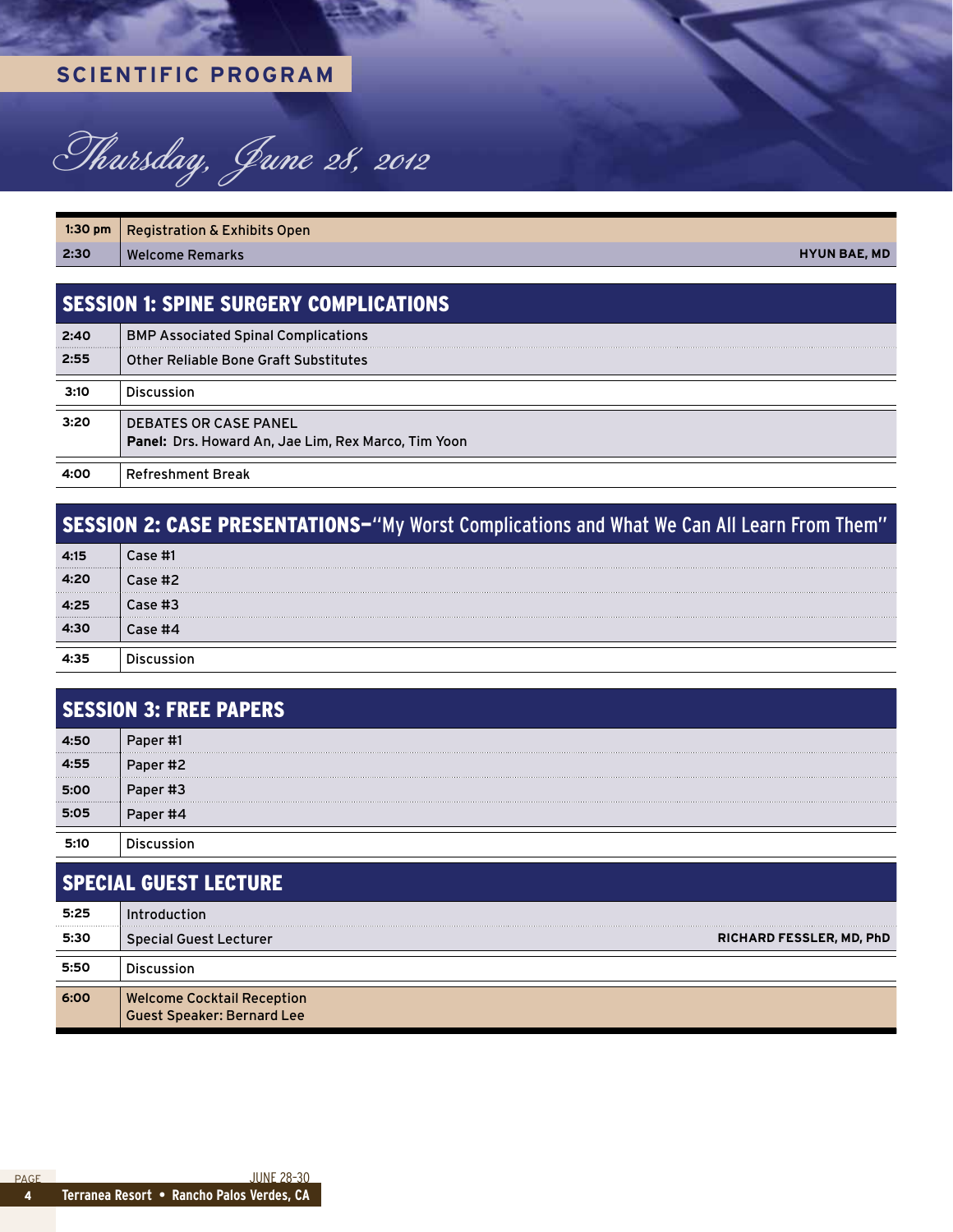Friday, June 29

|                                               | 7:00 am   Registration & Coffee |  |  |
|-----------------------------------------------|---------------------------------|--|--|
| 7:30                                          | Housekeeping/Opening Remarks    |  |  |
|                                               |                                 |  |  |
| I SESSION 4: MINIMALLY INVASIVE SPINE SURGERY |                                 |  |  |
|                                               |                                 |  |  |
| 7:35                                          | MIS Is Here To Stay             |  |  |

**8:20** Family Breakfast

**8:10** Discussion

| <b>FUNDAMENTALS OF MIS</b> |                                   |
|----------------------------|-----------------------------------|
| 9:00<br>                   | <b>MIS Anatomy and Physiology</b> |
| 9:06                       | <b>MIS Decompression</b>          |
| 9:12                       | <b>MIS Deformity</b>              |
| 9:18                       | <b>MIS Complications</b>          |
|                            |                                   |

### Case Presentation: L4–5 Degenerative Spondylolisthesis with Central Stenosis and Neurogenic Claudication

| 9:34 | <b>Endoscopic Decompression is Best</b>      |
|------|----------------------------------------------|
| 9:40 | Tubular Decompression is Best                |
| 9:46 | <b>MIS TLIF is Best</b>                      |
| 9:52 | XLIF/DLIF with Spinous Process Clamp is Best |
| 9:58 |                                              |

### Workshops & Refreshment Break

**10:05** Non-CME Hands-on Workshops with Refreshment Break: 5 rotations of 15 minutes each

| <b>SESSION 5: FREE PAPERS</b> |          |  |
|-------------------------------|----------|--|
| 11:20<br>                     | Paper #5 |  |
| 11:26                         | Paper #6 |  |
| 11:32                         | Paper #7 |  |
| 11:38                         | Paper #8 |  |
|                               |          |  |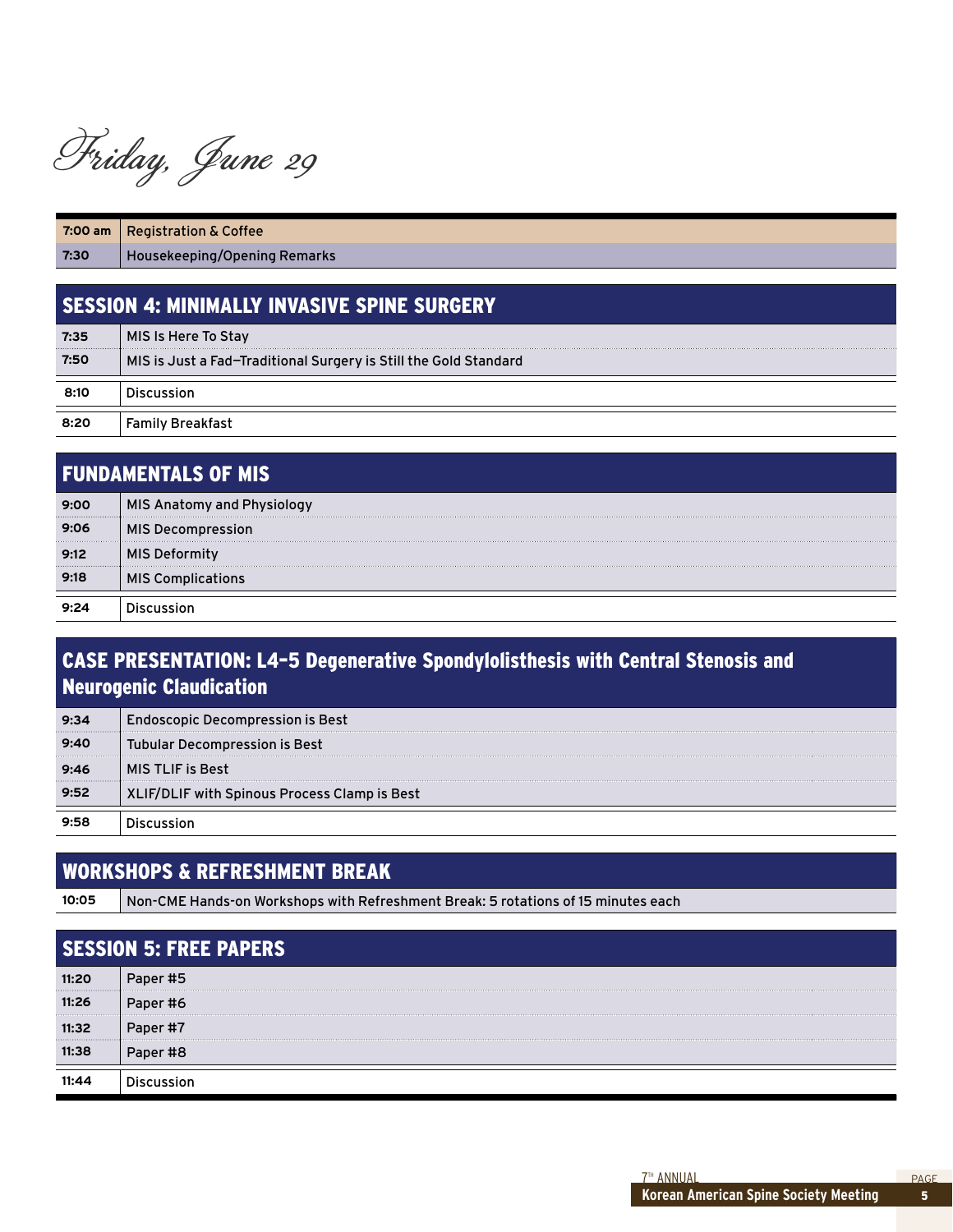### **Scientific PROGRAM**

Friday, June 29, Continued

| <b>SPECIAL GUEST LECTURE</b> |                                                |                               |
|------------------------------|------------------------------------------------|-------------------------------|
| 11:55                        | Introduction                                   |                               |
|                              | 12:00 pm   Special Guest Lecturer              | <b>PROFESSOR DO HEUM YOON</b> |
| 12:20                        | <b>Discussion</b>                              |                               |
| 12:30                        | <b>Business Meeting</b>                        |                               |
| 1:00                         | <b>Boxed Lunch</b>                             |                               |
| $7:00-$<br>9:00 pm           | <b>Annual Dinner</b><br>Prof. Kyung Moon Hwang |                               |

Saturday, June 30

**7:00 am** Registration & Coffee **7:30** Housekeeping/Opening Remarks

| <b>SESSION 6: CURRENT CONTROVERSIES IN SPINE SURGERY</b> |                                                                                              |  |
|----------------------------------------------------------|----------------------------------------------------------------------------------------------|--|
| 7:35                                                     | Physician-Industry Relationships: How do We Co-exist Harmoniously in Today's<br>Environment? |  |
| 7:50                                                     | Obamacare: What it Will it Mean to Us as Spine Surgeons?                                     |  |
| 8:10                                                     | <b>Discussion</b>                                                                            |  |
| 8:20                                                     | <b>Family Breakfast</b>                                                                      |  |

### Session 6, Continued: Use of Stem Cells and Growth Factors in Spine Surgery: Reality or Hype?

| 9:05 | Stem Cells and Disc Regeneration     |
|------|--------------------------------------|
| 9:11 | Growth Factors and Disc Regeneration |
| 9:17 | Stem Cells and Spinal Fusion         |
| 9:23 | Stem Cells and Spinal Cord Injury    |
|      |                                      |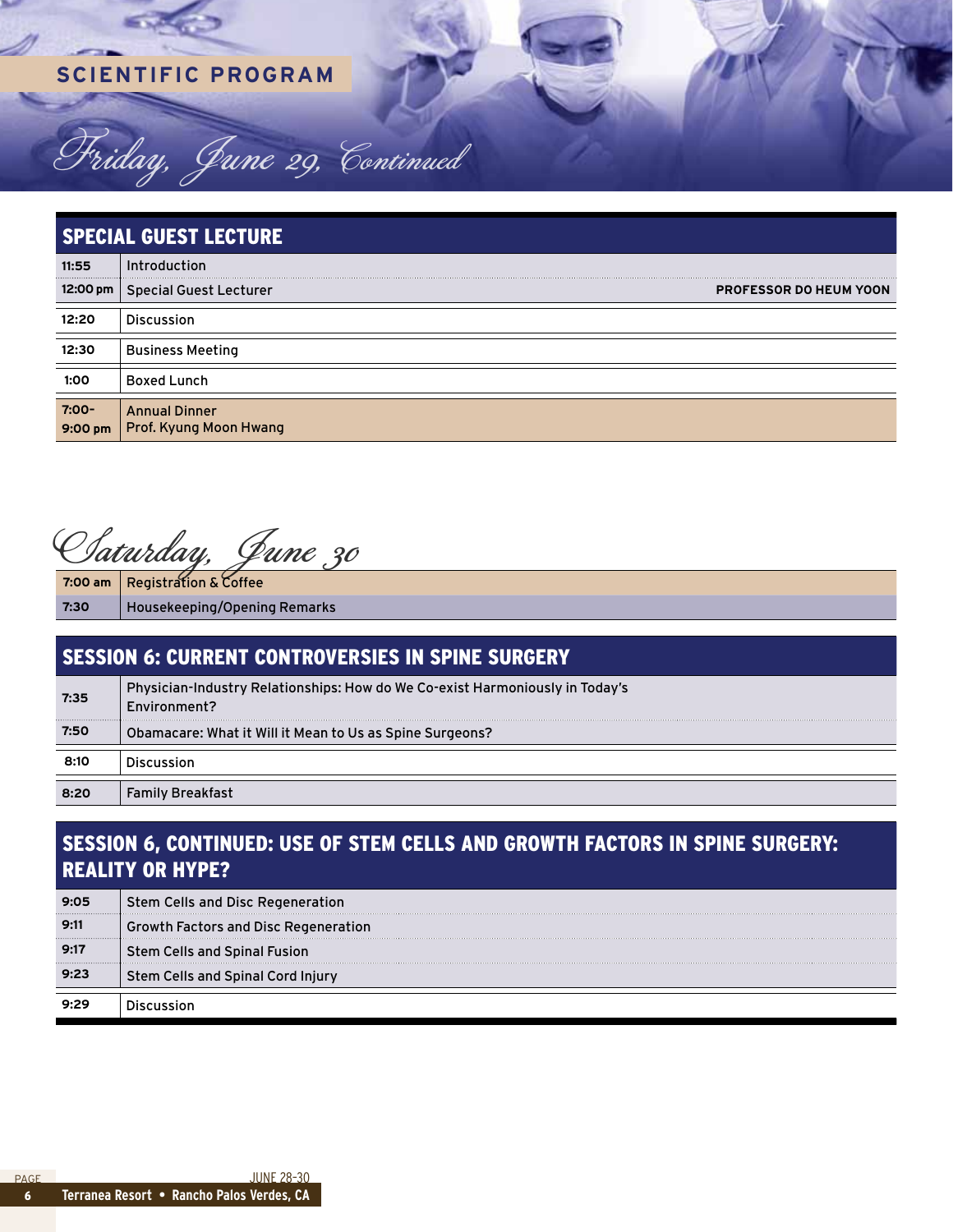Saturday, June 30, Continued

| <b>SPECIAL GUEST LECTURE</b> |                               |                                 |
|------------------------------|-------------------------------|---------------------------------|
| 9:40                         | duction                       |                                 |
| 9:45                         | <b>Special Guest Lecturer</b> | <b>PROFESSOR CHOON SUNG LEE</b> |
| 10:05                        |                               |                                 |

### Workshops & Refreshment Break

**10:15** Non-CME Hands-on Workshops with Refreshment Break: 5 rotations of 15 minutes each

| <b>SESSION 7: FREE PAPERS</b> |           |  |
|-------------------------------|-----------|--|
| 11:30                         | Paper #9  |  |
| 11:36                         | Paper #10 |  |
| 11:42                         | Paper #11 |  |
| 11:48                         | Paper #12 |  |
| 1:54                          |           |  |
|                               |           |  |
|                               |           |  |

#### **MISSION**

KASS's founding surgeons, Casey K. Lee, MD, Howard S. An, MD, and Hae-Dong Jho, MD, PhD, formed the society to share their passion for spine care, as well as to promote and share their passion for their culture. KASS's mission is to further spine care through social, academic, and cultural exchange.

7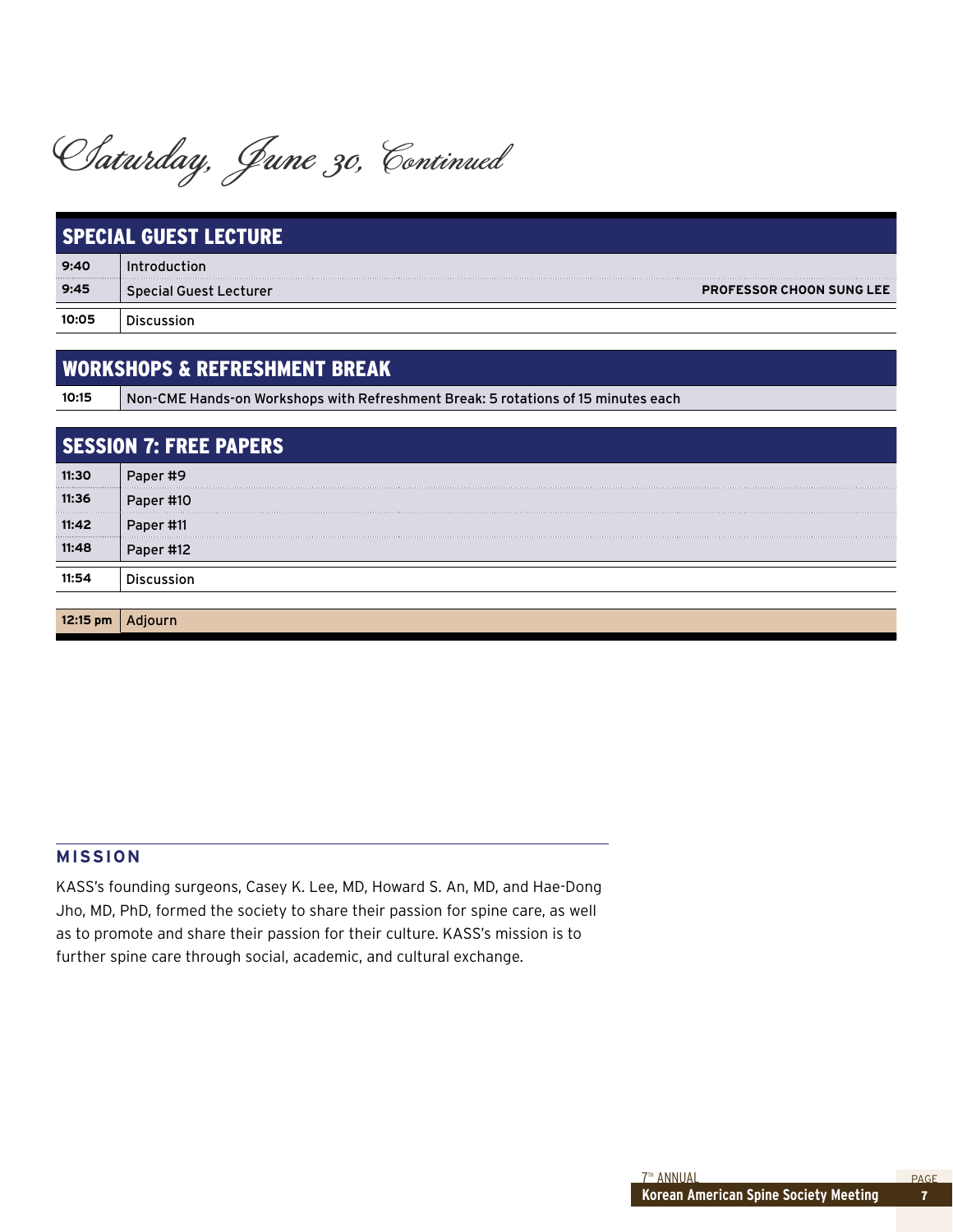### **Registration**

**Register online at [www.regonline.com/KASS201](http://www.regonline.com/KASS2012)2**

#### **Registration Fees**

| 2012 Annual Membership Renewal/Meeting Registration  | S595  |
|------------------------------------------------------|-------|
| 2012 Annual Membership Renewal/Meeting Registration- | \$100 |
| For Fellows                                          |       |
| Adult Guests (age 13 and up)                         | \$125 |
| Child Guests (age 5-12)                              | \$75  |

- ◆ Medical registration includes all conference materials, breakfasts, lunches, Friday night dinner and the welcome reception
- $\triangle$  Guest registration includes breakfasts, lunches, Friday night dinner and the welcome reception.

**Note:** The Annual Meeting registration fees are combined with the KASS annual membership fee.





#### **Deposit and Cancellation Policy**

You will be required to provide a credit card to secure your reservation with a deposit equal to one night's room and tax. Deposit is fully refundable if cancelled at least 7 days prior to arrival. Any cancellations received within 7 days of arrival, or no-shows, will be charged the full night's stay.

#### **Terranea Resort**

The program and related activities will be held at the Terranea Resort in Rancho Palos Verdes, CA. Dramatically poised at the edge of the Pacific Ocean on the Palos Verdes Peninsula, Terranea's 102 acres are infused with the elegance of a classic Mediterranean estate and the casual energy of Southern California. Located just south of Los Angeles, the resort includes a host of worldclass amenities, including spectacular dining venues, a world-class spa, a stunning 9-hole golf course and family-friendly activities.

Terranea guestrooms feature one king or two double beds, private balconies or patios, 37-inch LCD flatscreen televisions, and IPod docking stations.

### **Room Rates & Reservations—Book by June 1st**

To make your hotel reservations, please call 1.310.265.2700 or

1.866.802.8000 by June 1st. Please notify the agent that you are calling for the KASS meeting to receive the discounted room rate.

Run of House Room—\$255.00 per night

\*plus a \$10.00 per night resort fee and local taxes and fees, currently 10.15%

Room rate and resort fee includes unlimited in-room high-speed internet access; nightly turndown service; complimentary local and 800 access calls; Fitness Center access; complimentary daily yoga and pilates classes; pool and beach service; daily newspaper delivery; and more.

### **Information for Families**

Children 17 and younger stay at no additional charge in the same room as their parents. Rates are based upon double occupancy. Additional adults over 18 years of age subject to a charge of \$50 per night. Rollaway beds are subject to a charge of \$25 per day. Rollaway beds for children 17 and under are complimentary.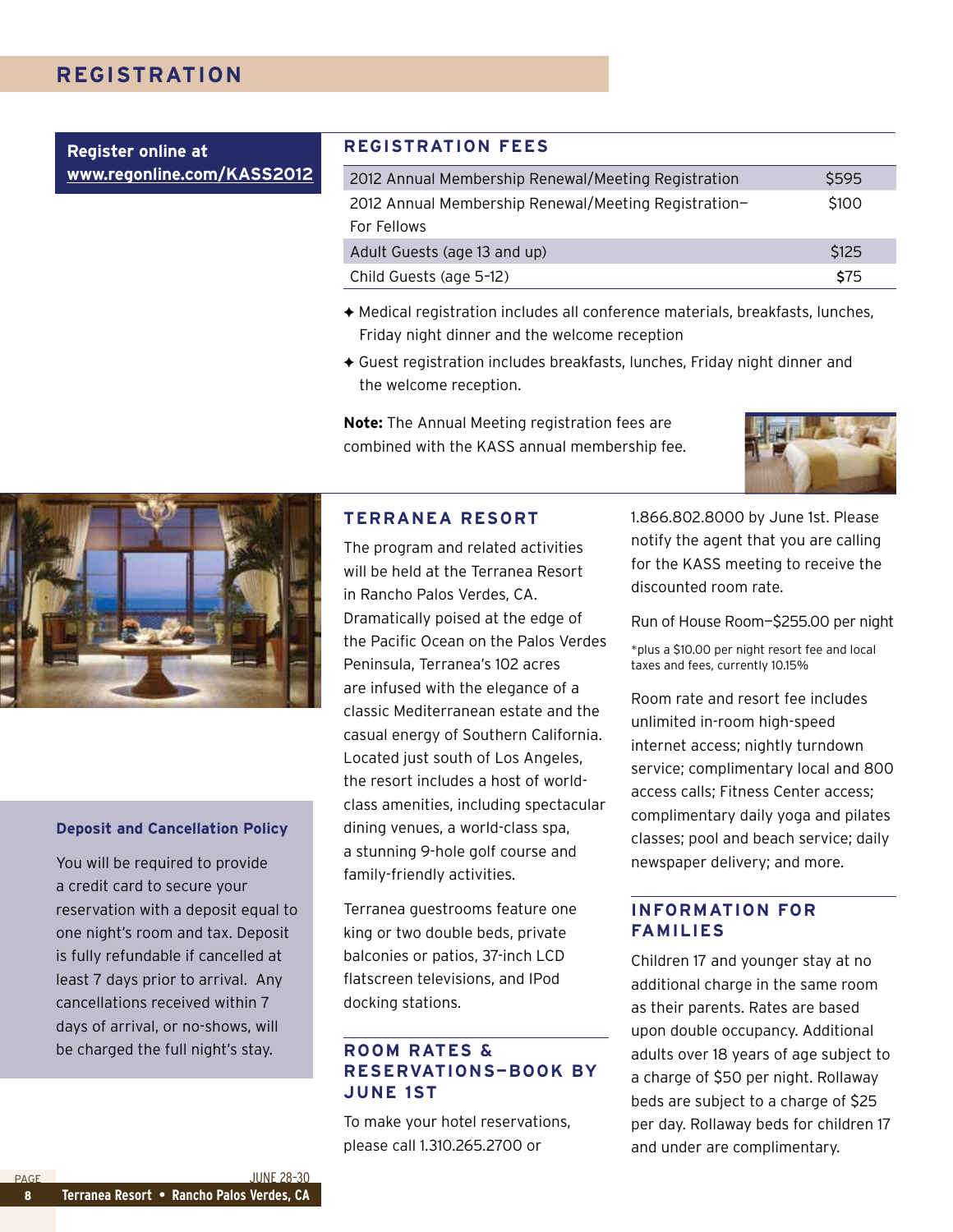### **Optional Activities**

Because there are so many activities for families to enjoy in and around Terranea, KASS will not be offering group tours this year. Instead, we encourage you to explore the resort on your own and take part in one or more of the following activities:

- ◆ Cool off in the hotel's three pools, 140-foot waterslide, and Splash Zone
- ◆ Explore coastal California with the Tide Pool Adventure Camp for kids. A variety of engaging and playful activities are scheduled weekly; advanced reservations required. Call (310) 265-2861 for details.
- $\triangle$  Play the Links at Terranea. This 9-hole par 3 golf course is perfect for families and teens. Professional instruction is also available.
- ◆ Looking for a greater golf challenge? Book a tee time at Trump National Golf Club, which is 3 miles from Terranea. Visit [www.trumpnationallosangeles.com](http://www.trumpnationallosangeles.com) or call (310) 265-5000.
- ◆ Relax with a luxurious spa treatment in the 50,000 square foot oceanfront spa, fitness and wellness center. Call (310) 265-2740 to schedule a spa appointment. Use of the fitness center is included in the nightly resort fee.
- ◆ Take an Ocean Kayak Tour, try Stand-Up Paddle Boarding, go surfing in Redondo Beach, or take a Horseback Trail Ride.
- ◆ Hike the George F. Canyon Nature Center. Details at [www.pvplc.org/land/](http://www.pvplc.org/land/georgefcanyon/) [georgefcanyon/](http://www.pvplc.org/land/georgefcanyon/).
- ◆ Visit the Korean Bell of Friendship and Bell Pavilion. This massive and intricately decorated bell was donated in 1976 to the people of Los Angeles by the people of the Republic of Korea to celebrate the bicentennial of U.S. independence, to honor veterans of the Korean War, and to consolidate friendship between the two countries. The bell is patterned after the Bronze Bell of King Songdok, which was cast in 771 AD and is still on view in South Korea today. Details at [http://www.sanpedro.com/sp\\_point/korenbel.htm](http://www.sanpedro.com/sp_point/korenbel.htm).

**For more details** on these and other Terranea-area activities, download the Terranea Family Activities Guide here.





### **Questions?**

Contact the KASS Meeting Planning Office c/o Broadwater

1737 S. Naperville Road, Suite 106 Wheaton IL 60189

T: 630.681.1040 | F: 630.682.5811

cgill@broad-water.com